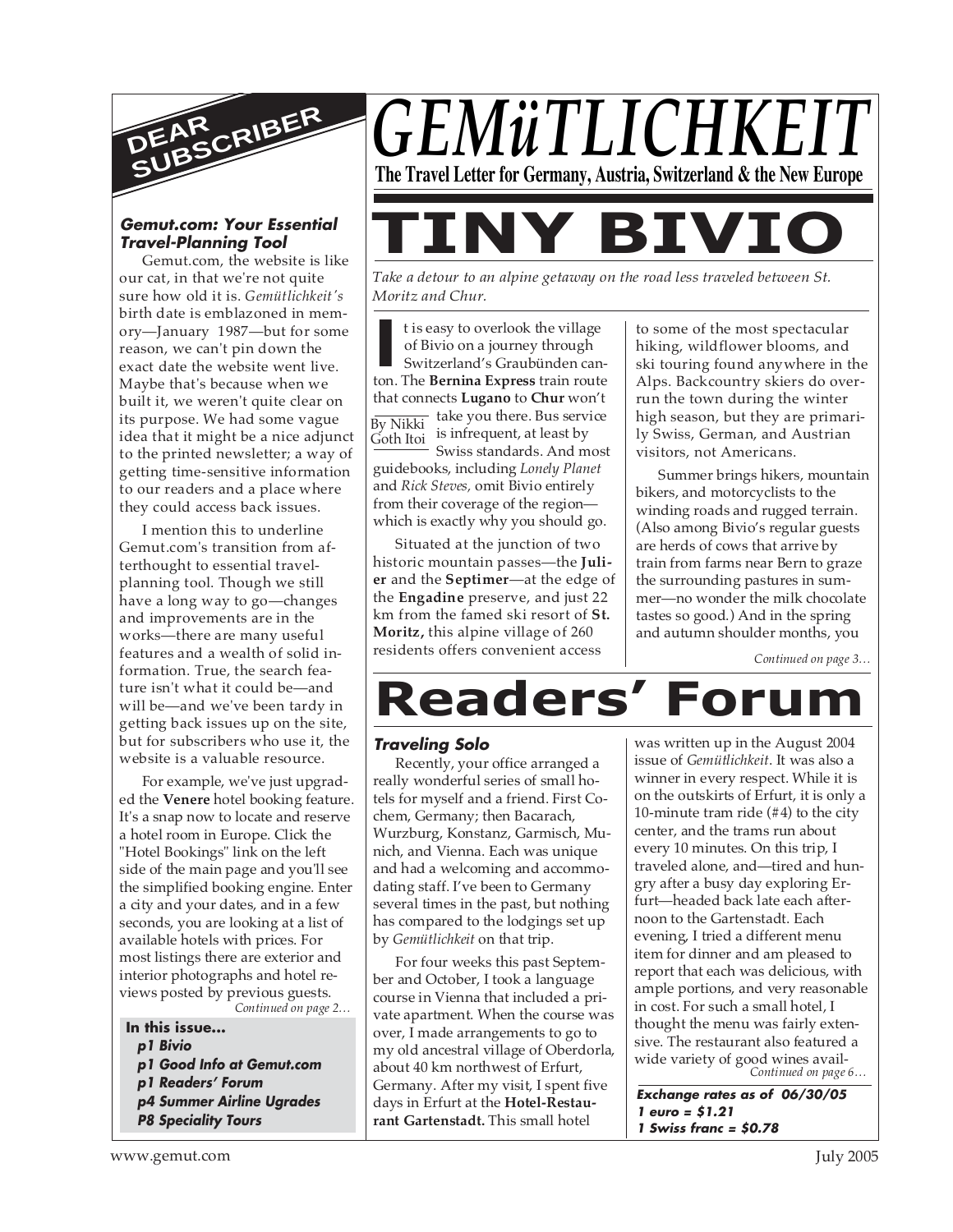www.gemut.com

#### *DEAR SUBSCRIBER Continued from page 1*

There are clear explanations of guestroom amenities, cancellation and payment terms, and what is and is not included in the price. You can click zones on a map to limit the hotels displayed to a preferred neighborhood.

Venere's strength seems to be in larger cities, but the database of every online hotel reservation has strengths and weaknesses. A recent search for a double room in **Berlin** returned 96 bookable accommodations, ranging in price from €40 for the **City Hotel Ansbach** in Schöneberg to €145 for the **Savoy Berlin.** The **Swissotel Berlin** was €120.

At Gemut.com, you can also request rental car and air quotes, purchase travel insurance, download rail pass prices, book a gift subscription, renew your own subscription, contact us via e-mail and, read our latest travel alerts. But most helpful, in my opinion, is the archive of back issues. Most of the information is still applicable. Here are a few stories that may strike your trip-planning fancy:

#### February 2003

Rhine-bound travelers won't want to miss Jim Johnson's village-by-village coverage of the **Koblenz** to **Rüdesheim** stretch. Also in that issue, we tell readers where to purchase a CD of the complete European rail timetables, report on a fascinating little museum in the **Harz Mountains** dedicated to the old East-West border, and report on **Airolo**, a pleasant Swiss surprise with two affordable hotels, a wonderful, not-too-expensive restaurant, and enough sights to keep you interested for two or even three days.

#### January 2002

"Styrian Wine Roads" details two auto routes that traverse this gorgeous and sparsely populated wine region of Austria. Included are recommended hotels and restaurants.

#### April 2002

This issue's main story deals with ground transport in Europe and addresses a long list of topics, such as: rail vs. rental car, first class vs. second class rail, how to choose the right railpass, seat reservations, railpasses vs. point-to-point tickets, overnight trains, finding inexpensive rail tickets in Germany, key rail websites, saving money by renting a car in the right location, choosing the correct car for you, avoiding hidden rental costs, insurance, and driving in eastern countries.

#### September 2001

A wonderfully scenic, kilometerby-kilometer, full-day's Bavarian auto excursion over winding, quiet country roads includes a visit to Ludwig II's least-known castle on an island in the **Chiemsee,** a Schnapps museum, a model train display, and Burghausen's gigantic fortress. The drive begins in **Bad Reichenhall** but can be easily modified to start in **Salzburg** or **Berchtesgaden**.

#### September 1997

Our "Driving Austria" story outlines three of the country's most scenic auto trips: the spectacular **Grossglockner** via **Bad Gastein** route, the thrilling **Erzherzog Johann Road,** and the lovely run from **Maria Zell** to **Hieflau**. Recommended hotels are included.

In the same issue is a story on a little-known way to see Berlin: via boat. Few are aware that Berlin is full of lakes, rivers, and canals, and we list more than 15 water-related sightseeing options, including dinner and dancing on the **City Schiffahrt** from Charlottenburg to Müggelsee, evening trips featuring buffet dinner and a 1920s Berlin revue, tours on historic ships, and even theater boats.

#### May 1998

Weekend excursion from **Zürich** to **Pontresina**, a small Graubunden town with lower prices and much

#### *Continued on page 8…*

#### **Using Gemütlichkeit**

• Hotel prices listed are for one night. Discounts are often available for longer stays.

• All hotel prices include breakfast unless otherwise noted.

• Local European telephone area codes carry the "0" required for in-country dialing. To phone establishments from outside the country, such as from the USA, do not dial the first "0".

#### **Logging on to Our Website**

Back issues in text format from January 1993, except for the most recent 12, are available free to subscribers only at www.gemut.com (click on "Members"). To access the issues, enter the user name and password published in this space each month. The new codes are:

User Name: **july** Password: **0954**

| Vol. 19, No. 6                                                               | <b>GEMÜTLICHKEIT</b>                                                 | <b>HOTEL RESTAU</b>              |                           |
|------------------------------------------------------------------------------|----------------------------------------------------------------------|----------------------------------|---------------------------|
| <b>July 2005</b>                                                             | The Travel Letter for Germany, Austria, Switzerland & the New Europe | <b>Rating Scale</b><br>Excellent | <b>Scale</b><br>$16 - 20$ |
| <b>Publishers:</b>                                                           | Robert H. & Elizabeth S. Bestor                                      | Above Average                    | 12 - 15                   |
| <b>Executive Editor:</b>                                                     | Nikki Goth Itoi                                                      | Average                          | $-1$ <sup>*</sup>         |
| <b>Senior Writer:</b>                                                        | <b>Jim Johnson</b>                                                   | Adequate                         | 4-                        |
| <b>Contributor:</b>                                                          | <b>Mark Honan</b>                                                    | Unacceptable                     | $0 -$                     |
| <b>Consulting Editor:</b>                                                    | <b>Thomas P. Bestor</b>                                              | <b>Hotel Rating Criteria</b>     |                           |
| <b>Online Services:</b>                                                      | <b>Kurt Steffans</b>                                                 | People/Service                   | 30%                       |
| <b>Subscriber Travel Services:</b>                                           | <b>Andy Bestor, Laura Riedel</b>                                     | Location/Setting                 | 15%                       |
| Gemütlichkeit (ISSN 10431756) is published 10 times each vear by UpCountry   |                                                                      | Guestrooms                       | 30%                       |
| Publishing, 288 Ridge Road, Ashland OR 97520. TOLL FREE: 1-800/521-          |                                                                      | Public rooms                     | 5%                        |
| 6722 or 541/488-8462, fax: 541/488-8468, e-mail travel@gemut.com. Web        |                                                                      | Facilities/Restaurant            | 20%                       |
| site: www.gemut.com. Subscriptions are \$67 per year for 10 issues. While    |                                                                      |                                  |                           |
| every effort is made to provide correct information, the publishers can make |                                                                      |                                  | Special <b>(</b>          |
| no guarantees regarding accuracy.                                            |                                                                      | Durighto of location dependent   |                           |

*POSTMASTER: SEND ADDRESS CHANGES TO:* Gemütlichkeit, 288 Ridge Road., Ashland OR 97520

#### **Vol. 19, No. 6 HOTEL RESTAURANT RATING KEY**

| <b>Rating Scale</b><br>Excellent<br>Above Average<br>Average<br>Adequate<br>Unacceptable                                  | <b>Scale</b><br>$16 - 20$<br>12 - 15<br>8 - 11<br>4 -<br>$\overline{7}$<br>$\mathbf{3}$<br>$\sim$ | <b>Restaurant Criteria</b><br>Food<br>Service<br>Atmosphere                                                                    | 65%<br>20%<br>15%                                                                                   |
|---------------------------------------------------------------------------------------------------------------------------|---------------------------------------------------------------------------------------------------|--------------------------------------------------------------------------------------------------------------------------------|-----------------------------------------------------------------------------------------------------|
| <b>Hotel Rating Criteria</b><br>People/Service<br>Location/Setting<br>Guestrooms<br>Public rooms<br>Facilities/Restaurant | 30%<br>15%<br>30%<br>5%<br>20%                                                                    | <b>Value Rating</b><br><b>Outstanding Value</b><br>Very Good Value<br>Average Value<br><b>Below Average Value</b><br>A Rip-Off | <b>Scale</b><br>$-20$<br>17<br>$12 -$<br>16<br>9<br>11<br>$\overline{\phantom{a}}$<br>5 -<br>8<br>4 |

#### **Special @Designation**

By virtue of location, decor, charm, warmth of management, or combination thereof, an especially pleasant establishment.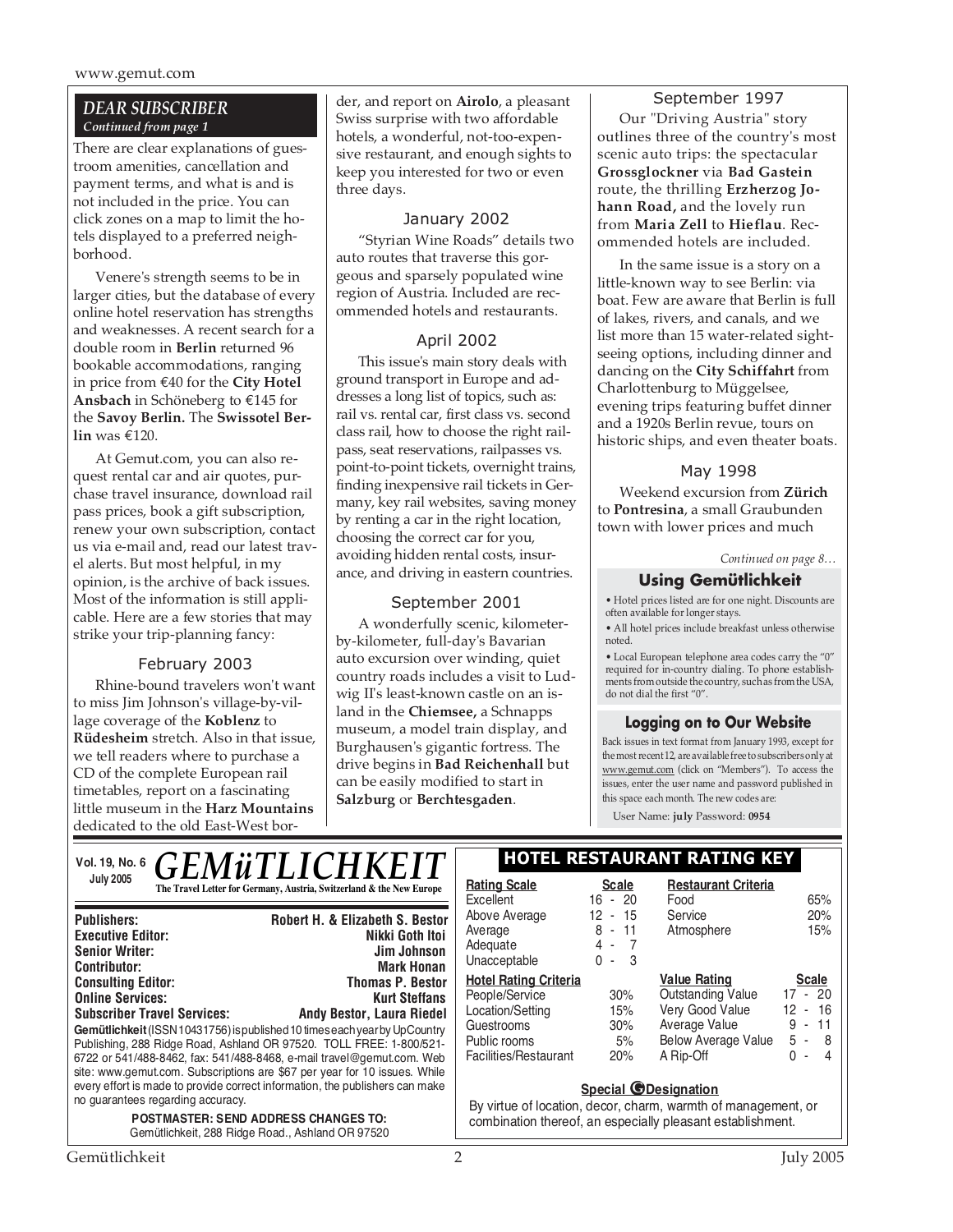#### *BIVIO Continued from page 1*

have the place all to yourself.

In Roman times, traders en route from Milan to Munich stopped over in Bivio (which means Parting of the Ways) to replenish supplies before or after crossing the Alps. The town was formerly known as *Stalla* (Stall) for the number of horses that passed through. Accordingly, Bivio's founding families are Italian, but German is the language of business, and many locals understand at least some English. In typical Swiss fashion, conversations begin with a *Grützi*, blend Italian and German interchangeably, and end with *Mercí* or *Ciao*.

Early settlers built the Catholic church **St. Gallus** in 1518, and it features a Gothic alter created by a famous wood carver from Memmingen, Germany, named Yvo Strigel. (The church is only open during regular Sunday services, and a sign outside reminds visitors that it is a place of worship and not a museum.)

After much disagreement among Bivio's founding residents, a Protestant church followed in 1671. According to the agreement, however, the new church was not allowed to add a bell tower for a period of 100 years. Aside from these two churches and a community swimming pool, there are few indoor attractions in Bivio—the point, after all, is to enjoy the outdoors.

Today, most travelers arrive in Bivio from the train stations in Chur or Tiefencastle. Drivers can follow the breathtaking *Julierpass* out of St. Moritz. (Bus service from St. Moritz is seasonal.) A handful of hotels, restaurants, and shops line the main street through town, with a few dozen homes and vacation rentals set back on side streets. You can get everywhere on foot, or by bicycle (for rent through the tourist office).

Bivio is surrounded on all sides by waterfalls, lakes, fields, and forest. Wilderness trails begin just steps from every guestroom in town. Strategically placed benches overlook the village, so you don't have to wander far to be rewarded with a view. For a short excursion, follow the 12-station

#### **Bivio Basics** . **Population:** 260

**Elevation:** 1,769 meters (nearly 6,000 feet)

#### **Tourist Information:**

Kur- und Verkehrsverein Bivio, CH-7457 Bivio , tel. +41/081/684 53 23, fax 55 58, e-mail: kurverein@bivio.ch, Web www.bivio.ch

#### **Driving Distances:**

|                        | St. Moritz                 | 22 km     | 14 miles  |
|------------------------|----------------------------|-----------|-----------|
|                        | Chur                       | 64 km     | 40 miles  |
|                        | Zürich                     | 180 km    | 112 miles |
|                        | Lugano                     | 159km     | 99 miles  |
|                        | <b>Rail/Bus Times:</b>     |           |           |
|                        | Chur                       | 2 hours   |           |
|                        | Zürich                     | 3 hours   |           |
|                        | Geneva                     | 6.5 hours |           |
| <b>Major Airports:</b> |                            |           |           |
|                        | $72.10$ $10$ $10$ $11$ $1$ |           |           |

Zürich, Geneva, Milan, Munich

*Vitapars* course, a popular fitness route for locals. Or hike part of the *Stallerberg* trail, which begins directly behind the **Hotel Solaria.**

The most popular outdoor route for cyclists and hikers is to follow the *Septimerpass,* which begins near the **Hotel Post** at the north end of town. The road is paved for about a mile and then turns to dirt as you pass a few outlying farms. Soon, you begin to climb, and the route continues along a steep but not technical path, gaining 600 meters in elevation at the summit. Thankfully, the scenery waterfalls, wildflowers, and snowcapped peaks—distracts you from the physical challenge at hand.

An easier way to cover more ground is to travel the pass by horse. From June to October, Giancarlo and Genny Torriani, who run the Hotel Solaria, lead horseback trips to a valley called **Bondo** on the other side of the pass. Despite the alpine location, a micro climate warms Bondo to Mediterranean temperatures that are perfect for an evening of cooking on the outdoor grill and dining in the garden of a historic family farmhouse. Overnight visitors stay at the guesthouse and return to Bivio the next day. One-day trips over the *Septimerpass* and evening rides to the nearby **Alp Natons** for wine and views are a good alternative for travelers with less time.

A few kilometers north of Bivio is **Marmorera Lake,** a manmade reservoir that supplies water to nearby towns during the winter months. Beyond, lies the larger town of **Savognin**, which runs a chairlift in summer and has a couple of spas, including **Bad Alvaneu** (Albulstrasse, CH-7473 Alvaneu Bad, tel. +41/081 420 4400, fax 4402, e-mail info@bad-alvaneu.ch, Web www.bad-alvaneu.ch).

For ambitious hikers, an alternative to the *Septimerpass* is to summit the **Stallerberg** and then descend to the 20-person settlement of **Juf,** reportedly the highest elevation village in all of Europe. The hike begins directly behind the Solaria and takes about two and a half hours each way. (Stock up on lunch supplies at the bakery in the Hotel Solaria.) You can also drive to Juf by heading north to Tiefencastle and then back south on a parallel road, but the journey would take almost as long as the hike.

#### **Lodging**

Bivio has a handful of hotels and many more vacation rentals, some of which are only available during the winter ski season.

#### Hotel Solaria

Run by Giancarlo and Genny Torriani, the Solaria is in every way a family business—from the friendly vibe at the front desk to an all-around do-ityourself work ethic. Giancarlo's grandfather opened the Solaria as a small hotel in 1935, and the original building retains a rustic charm. Despite several renovations and expansions over the years, the family has preserved the original floor in the lobby, made of a local gemstone called serpentinite. An arched stone, which Giancarlo's father found along the *Septimerpass* and presumed to have come from an ancient Roman chapel, hangs on the wall near the front door. Black and white family portraits add to the timeless feel of the place. **EDITOR'<sup>S</sup> CHOICE**

With an endless display of energy, Giancarlo replaces a light bulb in a common area one moment and repairs a stone step in the entryway the next all the while wearing his white chef's coat—for he is, first and foremost, a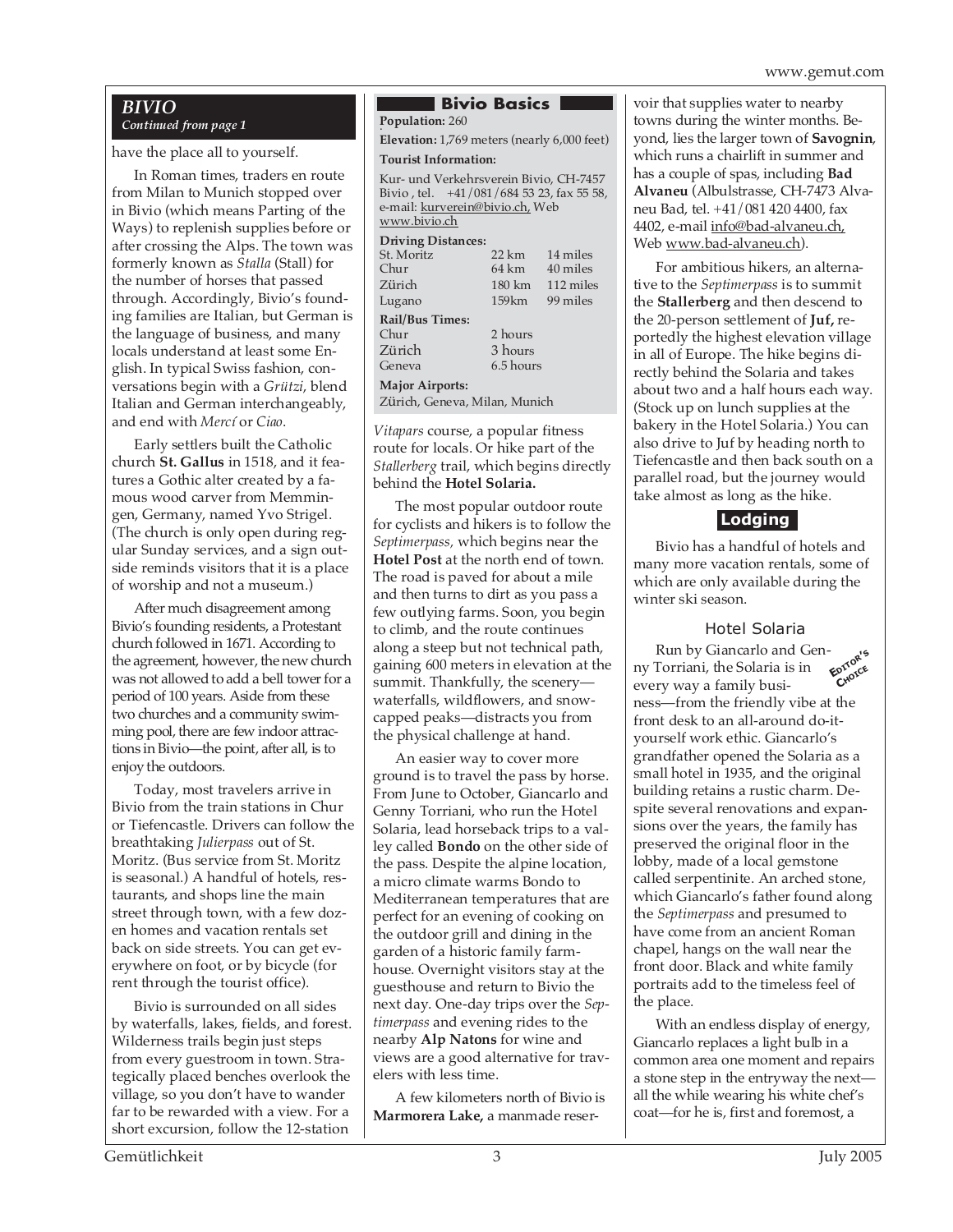also a former Swiss bobsledding champion adds yet another layer of character to the operation.

Though the hotel has only 36 rooms, it is almost entirely self-sustaining, with two restaurants, a bakery, a bar, wine cellar, laundry facility, bowling alley, and even a bocce ball court on the premises. Most guestrooms have a balcony or terrace, along with phone, radio, minibar, and TV. The décor is basic but immaculate throughout. Additional amenities include a small sauna, excellent homemade cuisine, and numerous terraces for outdoor dining.

Rooms in the original house (*Stammhaus*) are the least expensive but also among the most charming, with low ceilings and small baths. Number 202 is relatively large, with a beamed ceiling and spectacular mountain views. Number 203 is smaller, but with a pine ceiling, windows on three sides, and access to equally impressive views.

Family rooms in an adjoining 1970s-era building are darker and less attractive, although several have lofts. The Solaria's newest rooms, including Number 309 and Number 310, are found in the Valetta addition that was built in the early 1990s. During the early summer runoff, you can hear the river roaring into the valley from some of these rooms. They are tastefully designed in natural pine and white bath tile, with heating racks in the tubs. Low pile industrial carpet was installed presumably to handle the winter slush. For a special occasion, book Number 311, a corner suite on its own mezzanine floor, facing the *Julierpass*. The pitched ceiling, sofa, and balcony create a private and romantic hideaway.

As part of the **Minotel** marketing group, the Solaria occasionally offers good deals, such as three nights for the price of two. Check the Minotel website (www.minotel.ch) for information.

**Contact:** Hotel Solaria, Strada del Guiglia 43, CH–7457 Bivio, tel. +41/ 081 684 5107, fax 5290, e-mail solaria@hotelsolariabivio.ch, Web www.hotelsolariabivio.ch

## professionally trained cook. That he is **SUMMER AIRLINE UPGRADES**

Frequent flyers take note: if you intend to travel to Europe in business class this summer without paying full fare, you may be in for a surprise. Program rules have become extremely complex and expensive. Not all fares can be upgraded, and customers who reach the highest level of their programs get the best seats first. Check the table below for basic information, and then search your preferred carrier's website for the lowest upgradeable fares.

| <b>Airline</b><br>American | <b>Miles to Purchase</b><br>90,000       | Miles/Fee to Upgrade<br>$25K + $250$ each way |
|----------------------------|------------------------------------------|-----------------------------------------------|
| <b>British Airways</b>     | 100-130k                                 | $N/A$ (1st class only)                        |
|                            | (or premium economy for 75k)             |                                               |
| Delta                      | 90,000                                   | 25 to 50K miles, no fee                       |
| Continental                | 100,000                                  | $20K + up$ to \$450 each way                  |
| Lufthansa                  | 90,000                                   | 70k, no fee                                   |
| <b>Northwest</b>           | 100,000                                  | 30 to 60K miles, no fee                       |
| Swiss Airlines             | 105,000                                  | 70K miles, no fee                             |
| United                     | 80,000                                   | 30 to 60K miles, no fee                       |
| US Airways                 | 80,000                                   | 20 to 60K miles, no fee                       |
| Virgin Atlantic            | 80,000                                   | $N/A$ (1st class only)                        |
|                            | $(or 50,000-62,500 for premium economy)$ |                                               |

*\* Miles given for business class travel. Information compiled from the San Francisco Chronicle (May 2005) and individual airline websites.*

**Daily Rates:** Summer singles CHF 70– 95, doubles CHF 140–190; winter singles CHF 80–125, doubles CHF 160–250 **Rating:** QUALITY 15/20, VALUE 14/20

#### Hotel & Restaurant Post

Of all the guestrooms available in Bivio, those at the four-story Hotel Post have the most character. As with most of the businesses in town, the Post has been in the Lanz family for several generations. **EDITOR'<sup>S</sup> CHOICE**

A sprawling yellow facade marks the beginning of town at the bottom of the *Julierpass*. Enter through a slate floor lobby with arched doorways and relax in the cozy sitting area that adjoins the reception desk. In winter, a small fireplace warms the room. Arven pine walls and furnishings create a warm environment throughout the hotel, from the guestrooms to the banquet hall. Most rooms have relatively new furnishings, carpet, and bath fixtures, and are exceptionally clean.

For the best rooms in the house, reserve one of the junior suites. You can watch (and hear) cars descend the *Julierpass* from Number 55, a corner

suite. The room is done in a French motif, complete with a vase of dried lavender on the desk. The planked ceiling is painted white to contrast a French blue carpet and floral linens. A pine bed frame and antique-looking chairs complete the look. A large, elegant bath has off-white tile walls and a marble floor, with a separate bath and shower. And there is an additional half-bath near the entryway.

Also beautifully furnished, suite Number 54 features a pale-green color scheme and a loft area for the double bed, plus a rose-colored sofa and pine wardrobe. Number 53 on the same floor has only one window that faces the *Septimerpass* and a smaller bath, but is still a top pick. Cozier rooms on the fourth floor have rough-hewn beam ceilings and a more rustic décor. Number 16 is a basic, single room with a full-size bed and a small bath.

Amenities include a sauna/solarium, elevator, and TV upon request. With wall-to-wall windows on two sides framed in Arven pine, the spacious breakfast room is a great place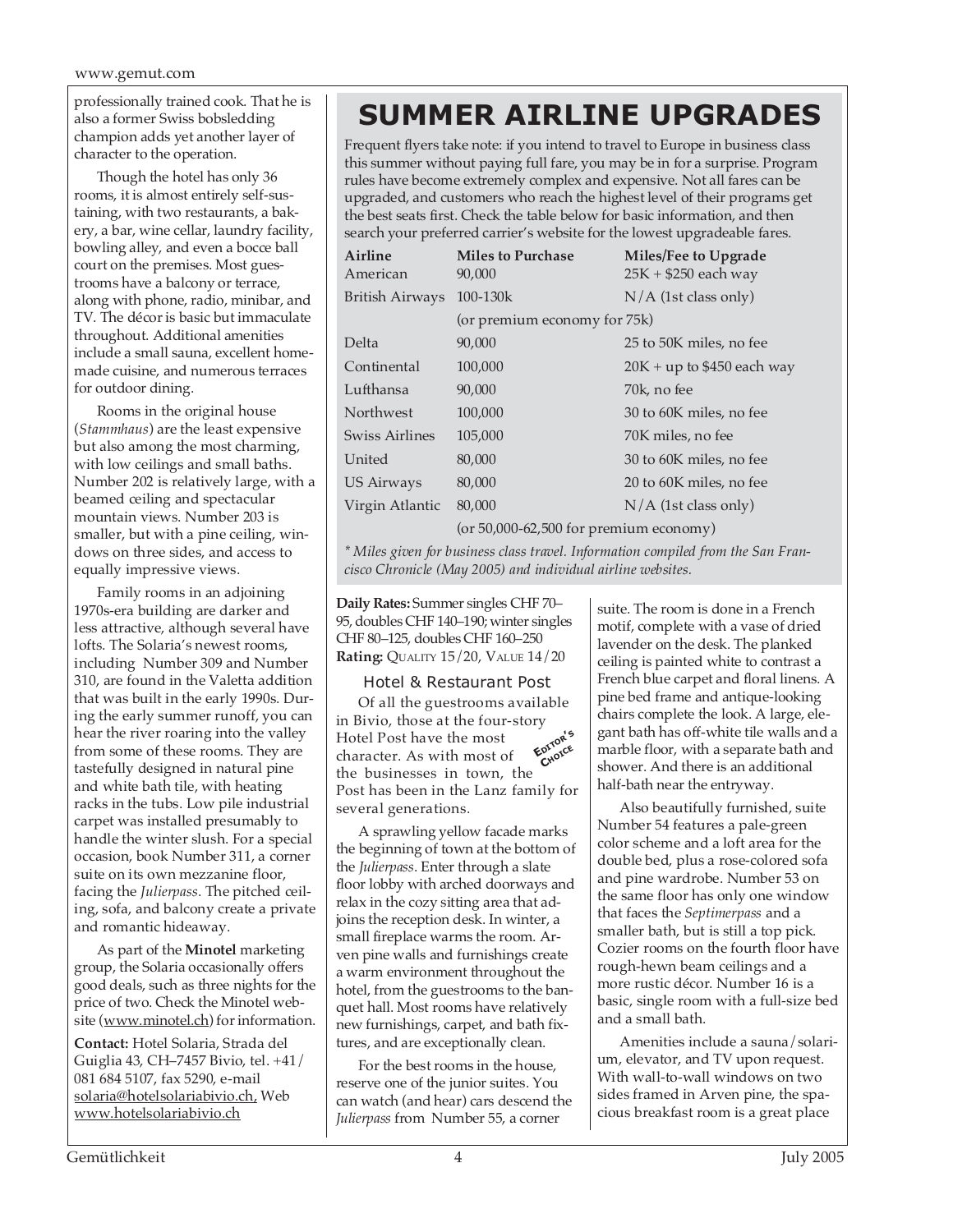to start the day.

Across the street are a handful of cozy rooms in the **Chesa Lanz,** also featuring Arven pine décor (singles CHF 78, doubles CHF 128–168).

**Contact:** Hotel & Restaurant Post, 7457 Bivio–CH, tel. +41/081 659 1000, fax 1001, e-mail mail@hotelpostbivio.ch, Web www.hotelpostbivio.ch **Daily Rates:** Singles CHF 82–97, doubles

CHF 138–168, junior suites CHF 228 **Rating:** QUALITY 16/20, VALUE 15/20

#### Hotel-Restaurant Grischuna

Norbert Elsa wears two hats in Bivio, overseeing the Hotel-Restaurant Grischuna and serving as the main tourist office contact. A thirdgeneration property, the original part of the Grischuna was built in 1940, with a western addition tacked on in the early 1960s. Today, the hotel has 37 guestrooms, with balconies on the southern side, facing the *Julierpass*, and numerous outdoor terraces for relaxing in the mountain air. Number 32 has light wood furnishings, a small but clean private bath, and a balcony with views.

All rooms have a bath tub or shower, as well as a TV, radio, and safe. There is an elevator for transporting heavy suitcases to the upper floors, and you can rent welltuned mountain bikes from the hotel reception desk.

**Contact:** Hotel–Restaurant Grischuna, 7457 Bivio–CH, tel. +41/081 659 1212, fax 1213, e-mail grischuna\_bivio@bluewin.ch, Web www.grischuna-bivio.ch **Daily Rates:** Summer singles CHF 67–92, doubles CHF 52–77 per person; winter singles CHF 89–129, doubles CHF 74–99 per person **Rating:** QUALITY 13/20, VALUE 11/20

#### Hotel–Restaurant Guidon

Sylva and Fritz Guidon-Andreoli have five basic rooms with pine furnishings above their roadside restaurant. All five rooms share a bathroom down the hall. The building is unremarkable, but the food downstairs is appetizing, and if all you need is a place to crash, the price is right. Across the street is a building with

two four-room vacation rentals and one three-room unit, all of which were renovated in 2003. Rooms are on the dark side, (particularly on the ground floor), and the location on the main thoroughfare can be noisy in summer with motorcycles passing by.

**Contact:** Hotel–Restaurant Guidon, 7457 Bivio–CH, tel. +41/081 684 5221, fax 5821, e-mail info@hotelguidon.ch, Web www.hotelguidon.ch

**Daily Rates:** Singles CHF 50–59, doubles CHF 50–59 per person; vacation rentals CHF 85–110

**Rating:** QUALITY 11/20, VALUE 14/20

#### **Food**

Fresh grilled *forelle* (trout), cordon bleu, wild mushrooms, colorful mixed salads, and Italian staples are some of the culinary delights you'll find on Bivio menus. There are only a few restaurants in town, however, so if you plan to stay more than a few days, you may find yourself venturing to St. Moritz for a little variety. Alternatively, consider renting a vacation home and cooking some of your own meals. A small convenience market stocks a decent selection of groceries; a better idea would be to stock up in Savognin or Chur.

#### Restaurant Post

At the elegant Restaurant Post, you'll find traditional Swiss cuisine blended with Italian and French influences, along with an impressive wine cellar. Dine in the ambience of Arven pine walls and mountain views. Although closed in the offseason, the Post will do for an apré ski drink or complete gourmet dinner

**Contact:** Hotel & Restaurant Post, 7457 Bivio–CH, Tel. +41/081 659 1000, fax 1001, e-mail mail@hotelpost-bivio.ch, Web www.hotelpost-bivio.ch **Rating:** QUALITY 16/20, VALUE 14/20

#### Restaurant Solaria

Chef Giancarlo Torriani can serve up to 200 people on a busy night, between the Restaurant Solaria, **Pizzeria Valetta,** and upstairs banquet hall. The main menu includes a mix of traditional Swiss and Italian dishes—such as a pork *Schnitzel* served with a delicate mushroom sauce—as well as several vegetarian options. Culinary themes vary weekly during the high season, with emphasis on Chinese, Spanish, or other international foods.

Pizzas are cooked in a woodfired oven, and the highlight of the pizzeria is an old-fashioned Swissstyle bowling alley, which can provide an evening's worth of entertainment. (Bring coins.) Several additions to the original hotel have created sheltered terraces for outdoor eating, all year long.

When the evening's cooking is complete and guests have moved on to dessert, Giancarlo often makes an appearance to chat with old friends, as well as first-time visitors. On quiet nights, locals drop in for a cigar at the restaurant's cozy bar.

**Contact:** Restaurant Solaria, Strada del Guiglia 43, CH–7457 Bivio, tel. +41/081 684 5107, fax 5290, e-mail solaria@hotelsolariabivio.ch, Web www.hotelsolariabivio.ch **Rating:** QUALITY 15/20, VALUE 14/20

#### Restaurant Guidon

The swift-flowing river of the *Julierpass* carves a path through the meadow behind the Hotel-Restau-

#### **Key Websites for the Traveler**

**• www.gemut.com** Gateway site for travelers to Germanic Europe, including car rental, rail passes, hotel bookings, traveler feedback, travel tips, and past issues (free access to back issues for subscribers; see log-on info on page 2).

**• www.viamichelin.com** The Michelin database of hotels and restaurants, plus great interactive trip planning tools

**• www.travelgearnow.com** Guidebooks, maps, travel accessories, luggage, all at 10 percent off for subscribers

**• www.webflyer.com** Informative frequent-flyer

forums make this a must for air travelers **• bahn.hafas.de/bin/query.exe/en** German rail website, with train schedules throughout Europe, as

- well as Germany
- **www.sbb.ch/index\_e.htm** Swiss and European rail schedules
- **www.ski-europe.com** Top Web resource for skiers with much data on Alpine resorts
- **www.myswitzerland.com** Website of Switzerland's national tourist authority
- **www.germany-tourism.de** Germany's national tourist authority
- **www.austria.info/us** Austria's national tourist authority
- **www.historicgermany.com** Website for an alliance of historic German cities

**• www.thetravelinsider.info** Info on electronic devices used by travelers — cell phones, computers, etc.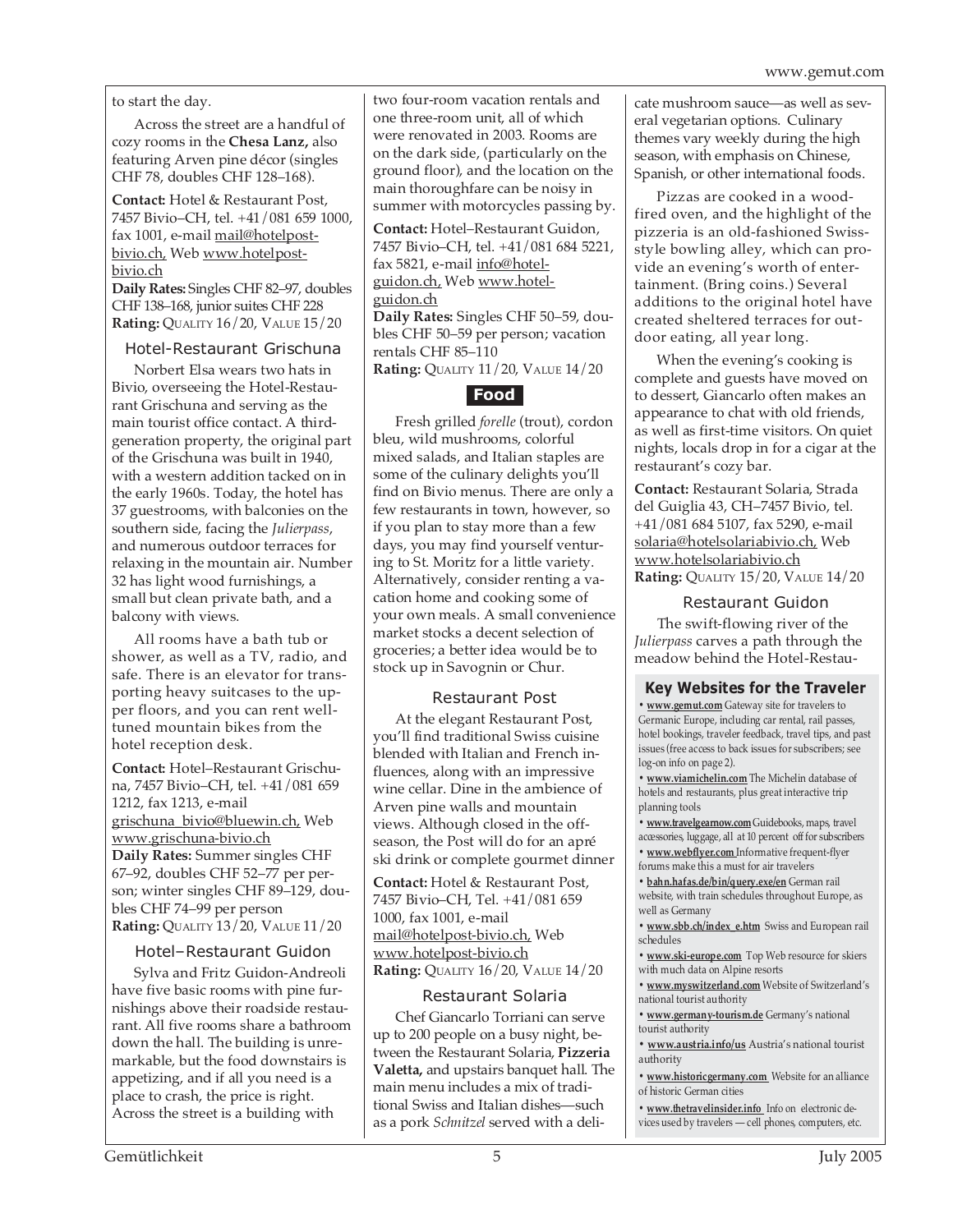#### www.gemut.com

rant Guidon. A popular stop for motorcyclists, the restaurant has ample parking in front, and riders can dine on the outdoor terrace while admiring the row of bikes from above. The daily menu features Swiss and Italian fare for CHF 17–19, as well as *Cordon Bleu* with fries and saffron mushroom risotto. A delightfully fresh mixed salad included red cabbage, pickles, shaved carrots, and bell peppers with a light thousand island dressing. Main dishes range from CHF 30–35, and the kitchen opens daily at 6am. The onsite *Konditorei* is a plus.

**Contact:** Hotel–Restaurant Guidon, 7457 Bivio–CH, tel. +41/081 684 5221, fax 5821, e-mail info@hotel-guidon.ch, Web www.hotel-guidon.ch **Rating:** QUALITY 13/20, VALUE 11/20

#### Restaurant Grischuna

Dinner at the understated Grischuna was a treat, with the day's fresh catch (*forelle*) presented on a platter and filleted at the **EDITOR'<sup>S</sup>** table, with slivered almonds on top. A stuffed tomato, green beans, and lemon wedge completed the dish. The menu here is eclectic, with everything from chicken curry Kashmir and lamb cutlet Provencal to veal cordon bleu, which is prepared with a cornmeal crust and dusted with paprika. Choose from 17 different wines by the glass from France, Italy, and Spain, as well as the local Fendant, a heavier white wine that tastes something like a Viognet. Finish the meal as the locals do, with a shot of kirsch. **CHOICE**

On warm days, Norbert Elsa can be found tending the wood-fired grill on the lawn beside the hotel.

**Contact:** Hotel–Restaurant Grischuna, 7457 Bivio–CH, tel. +41/081 659 1212, fax 1213, e-mail grischuna\_bivio@bluewin.ch, Web www.grischuna-bivio.ch **Rating:** QUALITY 16/20, VALUE 16/20

#### Bergrestaurant Cuolms

Located at the mid-station of the main ski lift, this on-mountain dining area is open only in winter, from 8:45am until 4:30pm. Enjoy close-up views of the surrounding peaks from the sun terrace (tel. +41/081 833 0674).

For evening entertainment, head to the **Lanzio Bar,** across from the Hotel Post, for billiards and disco music, or **La Trapla Bar** at the Hotel Solaria (winter and summer weekends only).

M

#### *READERS' FORUM Continued from page 1*

able in quarter and half-liter carafes that are just right when one is traveling alone.

> —THOMAS ERDMAN VIA E-MAIL

#### **Last Stop Langen**

We took your advice and stayed at the **Hotel Dreieich** in Langen before flying home from Frankfurt. It was a nice hotel, and we got a tworoom suite for €70. It was brand new, very clean, and served a good breakfast. We mentioned your name and got the lower rate, instead of paying the standard rate of €87. Thank you.

The Italian restaurant next door has good food, but they do not take credit cards.

> —WOLFGANG KRAEMER ALBUQUERQUE NM

#### **Lakeside in Slovenia**

South of Klagenfurt, Austria, in the northern part of Slovenia, is one of the most beautiful, picturesque lakes I have ever seen. **Lake Bled** is out of a fairy-tale. About two or three miles long, and less than that across, it is a stunningly clear body of water, with a castle high on a hilltop, an island in the center with a church, and a surprising lack of development along its shores.

Our hotel was the **Grand Hotel Toplice** (top-lee-cheh), right on the water, with magnificent views on the lakeside and elegant public rooms and restaurants. Our group of 36 unanimously praised the lake and hotel. Double rooms range from €130 to €200. I suggest you take a look; it's just a short haul south of the Austrian border.

> —GENE LOPOTEN LOWER GWYNEDD, PA

#### **Hotel Bellevue in Spiez**

My wife and I just returned from

a trip to Eastern Europe (with Rick Steves) and some additional time on our own in Switzerland. Here are a couple of recommendations for hotels, one with a very good restaurant:

In Czesky Krumlov, we stayed one night at the **Hotel Leonardo** (formerly the **Hotel Renesance,**) located just a short block off the main square, Namesti Svornosti, in the heart of the old town, and not far from the castle on the hill above the town. It has been recently renovated, with very attractive rooms and a reasonable rate of CZK 2,200 per night (about USD 95) for a double with breakfast. It has no restaurant of its own but is close to many eateries in the old town area. I can recommend it as a reasonably priced hotel in a good location in this popular and beautiful World Heritage Site town. (Contact: Soukenicka 33, Czesky Krumlov 38101, Czech Republic, tel. 420 380 725 911, fax 910, e-mail hotel@hotelrenesance.cz)

In Spiez, we spent six pleasant nights at the Hotel Bellevue, which is located next to the Hotel des Alpes that you've recommended previously in *Gemütlichkeit*. We didn't check out the des Alpes, but I don't think it can be any nicer than the Bellevue. Both have the same wonderful view over **Lake Thun, Spiez castle,** and peaks of the **Jungfrau** group. The photo on the hotel's website home page could have been taken from our room. On our last night, we enjoyed watching the **Shreckhorn**, **Wetterhorn**, and **Eiger** from the terrace outside our room (#2) as they were bathed in rosy pink alpenglow.

Service from the staff, led by chef/owner Walter Maurer-Aegerter and his wife, Veronika, ably supported by parents and pleasant *mitarbeiteren*, was friendly and very much in the Swiss family hotel tradition. The price per night for a double with bath and excellent breakfast was CHF 136 (about \$100). The best thing about the Bellevue is the outstanding restaurant, with a large and varied menu and an excellent and extensive wine list featuring many good Swiss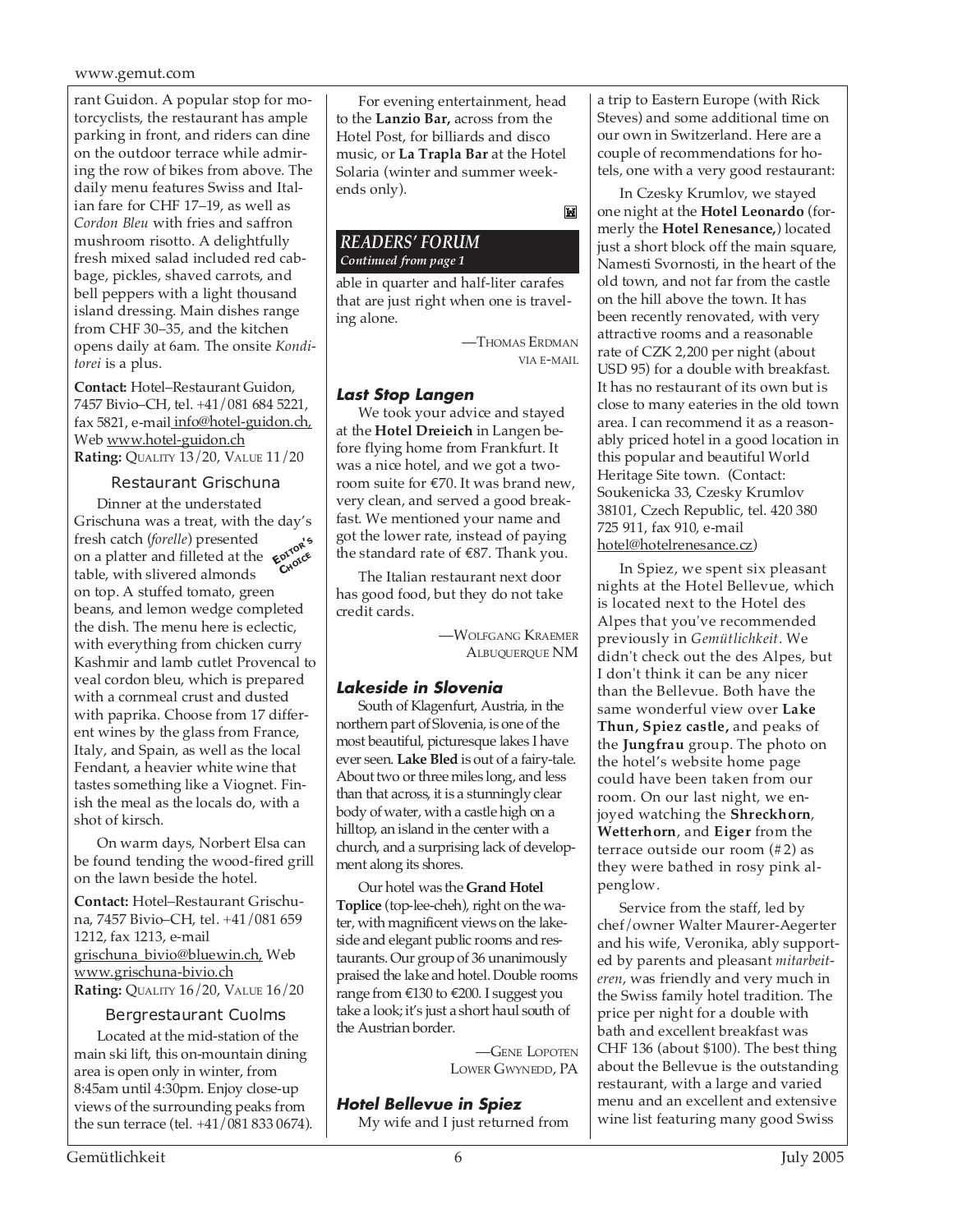wines. The quality of the food and service was superb. Even if one isn't staying at the Bellevue, a visit to the restaurant is definitely worthwhile. Dinner for two, with a moderately priced bottle of wine, costs about CHF 100—quite reasonable for the quality and variety of the menu.

I would like to add that we found Spiez to be a convenient base for visiting the **Bernese Oberland**. It is far less touristy than Interlaken, Grindelwald, or Wengen, and is close not only to the Jungfrau area but also to the cities of Thun, Bern, Murten, Fribourg, and Brienz. We had a couple of days of cloudy or rainy weather and on those days, it was a relief to be able to get to cities as an alternative to cloud-covered mountains.

Train, bus, and boat connections are convenient, as Spiez is a rail junction and lake steamer port. About the only downside to Spiez is that it is built on a hillside, and the walk from the boat dock all the way up to the railroad station may be a bit difficult for some. In summary, we can say that the Bellevue is a find in Spiez and highly recommend it. (Contact: 36 Seestrasse, tel. +41/033 654 8464, fax 8448, e-mail: hotel@bellevue-spiez.ch, Web www.bellevue-spiez.ch)

> —MARTIN AND POLINA VITZ VIA E-MAIL

#### **Apartments in Goslar**

I'm originally from Goslar in the Harz and recently visited the area in September. I suggest that interested parties should go on www.goslar.de to find the most reasonable apartments in the center of town. (See the links under *Gastgeber*.) Almost all private places are extremely well kept, and the prices vary from \$40–60 per night. I also traveled from there to Berlin in less than four hours.

> —KARL KOERTIE VIA E-MAIL

#### **Zürich, Vienna, and Budapest**

During the past four months we've stayed at some likeable, reasonable-value hotels which might interest your readers. In January, I stayed at the **Hotel Adler** in Zürich (www.hotel-adler.ch) and the **Hotel du Theatre** (www.hotel-dutheatre.ch). They are both newly remodeled, stylishly modern, walking distance to the train station, and not too expensive for Zurich these days. We are going back to the Adler in June, as it is a little cheaper than the Theatre. The "Ben Bus" takes you to the airport at a reasonable cost.

On an April trip to Vienna, we stayed at the **Pension Suzanne,** half a block from the Opera House in the direction of the Musikverein, for €113 double with breakfast—an unbelievable value. It's not fancy, but comfortable with a modern and large bath. I would return if the dollar stays low.

In Budapest, we stayed at the **Starlight Suiten** on Merlag Utca (www.starlighthotels.com), which is a suite hotel with two rooms and a small kitchen. The location is half a block from the Chain Bridge, around the corner from the new Four Seasons (which is like an art nouveau museum, newly redone). My room cost €169, but was worth it. (There is also one of these hotels within the Ring in Vienna.)

On the same trip, we visited Fribourg, Switzerland, and stayed at the **Hotel au Sauvage,** which is one of the nicest small, charming hotels ever. It is a very old building, which has been carefully remodeled in fine taste, and the owners are very cordial. The food is also terrific and not sky-high in price. Not everyone speaks English, but the mistress of the house is an effective communicator.

We've also finally gotten on the cheap intra-europe flights and saved about \$1,500 on the trip. We took **Air Berlin** from Berlin to Vienna for \$39 per person and **easyJet** from Budapest to Geneva for somewhat under \$100 per person. They both threaten to charge for excess luggage weight, but neither did. I am forever finished paying high prices for European flights. Thanks for your help over the years.

> —CAROL R. O'DONOVAN VIA E-MAIL

#### **Schloss Weitenberg**

Schloss Weitenberg is a castlehotel, owned by Baron Max-Richard von Rossler. The property has been in his family since about 1740. He is a gracious and charming host, who even agreed to a photo with our grandson. The hotel is located on the top of a bluff with a great view of the **Neckar Valley.** One of the best places to enjoy the view is the terrace, over a champagne cocktail €7.50).

The hotel has approximately 20 double rooms, plus two junior suites, and one full-size suite. Rooms are decorated in keeping with the 1700s aesthetic, except for the bathrooms, which are very up-to-date. The only thing missing for women would be a hair blower. We paid €178 per night for a double with a cot. In the morning, we enjoyed a nice buffet, and you could ask to any type of eggs for no extra charge.

In the dining room, we counted 12 tables—most for four people but two that could seat a party of 10. There is a small room off to the side that accommodates larger/private parties. Three menus of the day were priced at €24, €32, and €56. Otherwise, prices are as follows: Starters €9.50–15, soups €7.50–8.50, vegetarian €18, main courses €21–24, desserts €8. Salads do not come with the meal and cost €9.50. Portions are generous, and I thought the quality of the food was good.

During our stay, the staff at the hotel were friendly and helpful. After talking with the receptionist, I learned that they are booked for weddings on weekends from May through September. We would definitely return.

One problem: How to find the castle? Although the address says **Starzach**, there is no town or village named Starzach, but this is what you follow from the Autobahn. As it turns out, Starzach is made up of five small villages. If you miss the one and only sign to the hotel in one of the villages, you drive around for a bit.

> —JOAN GOEDEN VIA E-MAIL